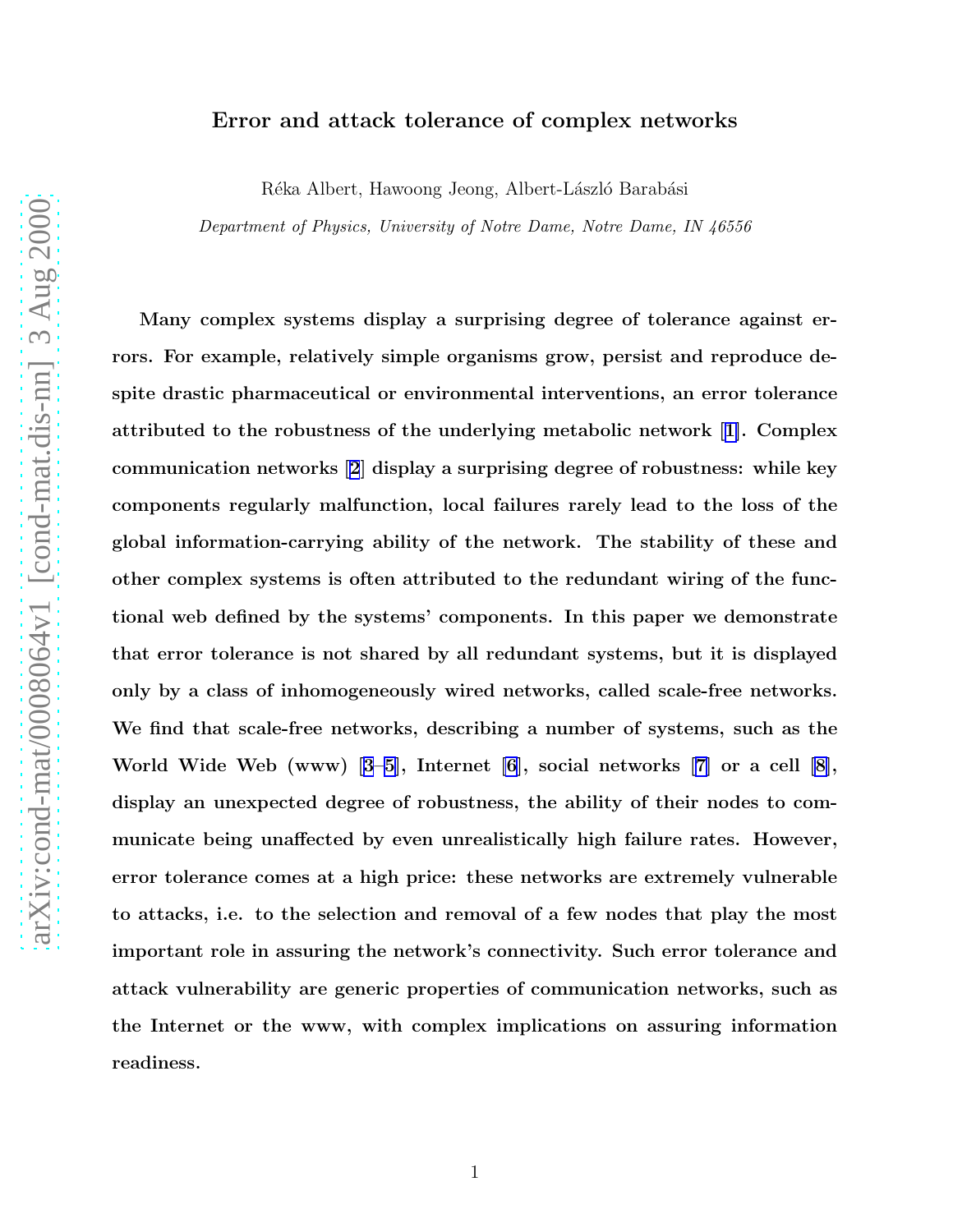The increasing availability of topological data on large networks, aided by the computerization of data acquisition, has lead to major advances in our understanding of the generic aspects of network structure and development [\[9–](#page-7-0)[16](#page-8-0)]. The existing empirical and theoretical results indicate that complex networks can be divided into two major classes based on their connectivity distribution  $P(k)$ , giving the probability that a node in the network is connected to k other nodes. The first class of networks is characterized by a  $P(k)$  that is peaked at an average  $\langle k \rangle$  and decays exponentially for large k. The most investigated examples of such *exponential networks* are the random graph model of Erdős and Rényi [\[9,10](#page-7-0)] and the smallworld model of Watts and Strogatz[[11](#page-7-0)], both leading to a fairly homogeneous network, in which each node has approximately the same number of links,  $k \simeq \langle k \rangle$ . In contrast, results on the world-wide web (www) [\[3–5\]](#page-7-0), Internet [\[6\]](#page-7-0) and other large networks [\[17–19](#page-8-0)] indicate that many systems belong to a class of inhomogeneous networks, referred to as *scale-free networks*, for which  $P(k)$  decays as a power-law, i.e.  $P(k) \sim k^{-\gamma}$ , free of a characteristic scale. While the probability that a node has a very large number of connections  $(k \gt \langle k \rangle)$ is practically prohibited in exponential networks, highly connected nodes are statistically significant in scale-free networks (see Fig. 1).

We start by investigating the robustness of the two basic network models, the Erdős-Rényi(ER) model [[9,10\]](#page-7-0) that produces a network with an exponential tail, and the scale-free model $|17|$  $|17|$  $|17|$  with a power-law tail. In the ER model we first define the N nodes, and then connect each pair of nodes with probability p. This algorithm generates a homogeneous network (Fig. 1), whose connectivity follows a Poisson distribution peaked at  $\langle k \rangle$  and decaying exponentially for  $k \gg \langle k \rangle$ .

The inhomogeneous connectivity distribution of many real networks is reproduced by the scale-free model [\[17,18](#page-8-0)] that incorporates two ingredients common to real networks: growth and preferential attachment. The model starts with  $m_0$  nodes. At every timestep  $t$ a new node is introduced, which is connected to  $m$  of the the already existing nodes. The probability  $\Pi_i$  that the new node is connected to node i depends on the connectivity  $k_i$  of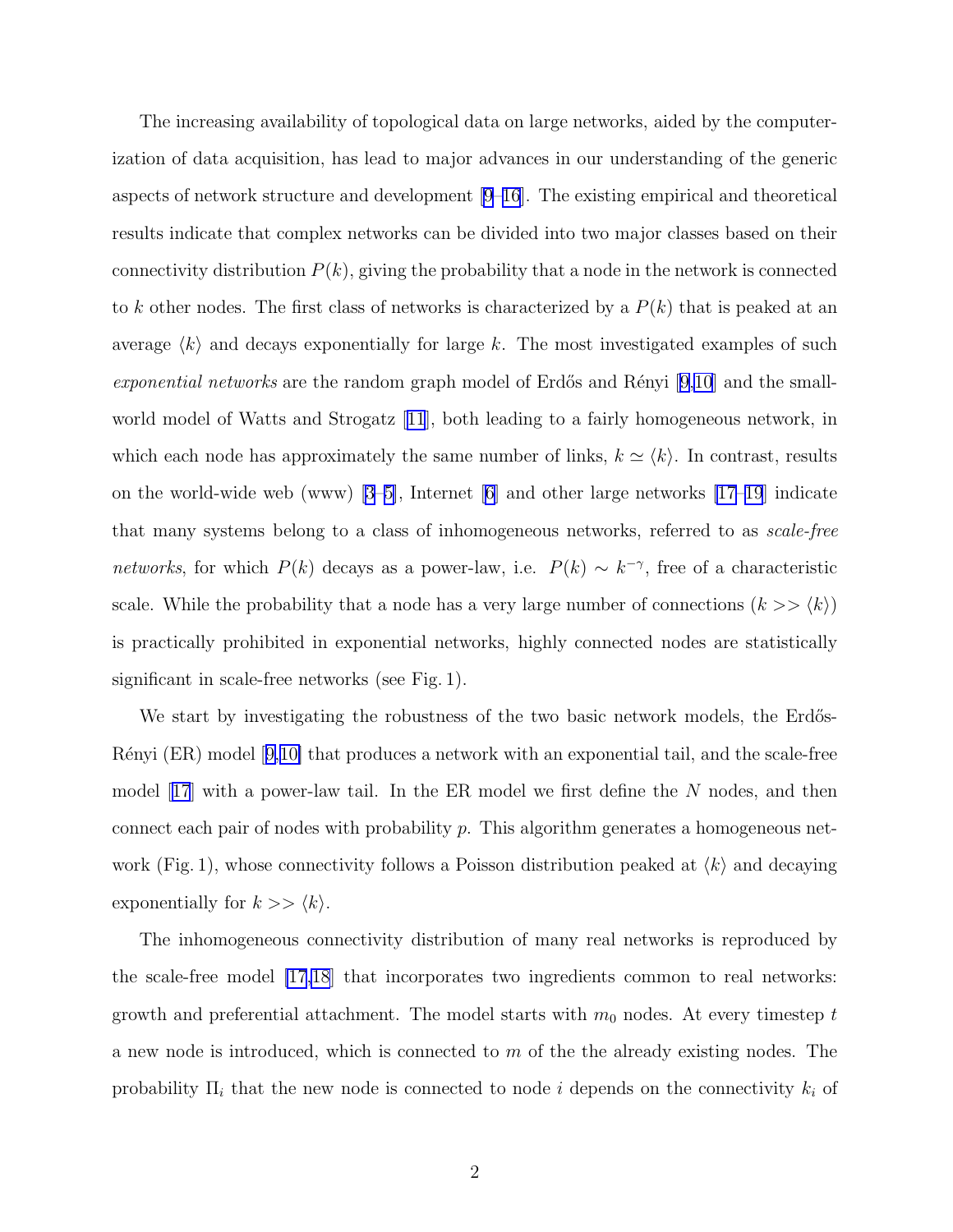that node, such that  $\Pi_i = k_i / \sum_j k_j$ . For large t the connectivity distribution is a power-law following  $P(k) = 2m^2/k^3$ .

The interconnectedness of a network is described by its diameter  $d$ , defined as the average length of the shortest paths between any two nodes in the network. The diameter characterizes the ability of two nodes to communicate with each other: the smaller  $d$  is, the shorter is the expected path between them. Networks with a very large number of nodes can have a rather small diameter; for example the diameter of the www, with over 800 million nodes[[20](#page-8-0)], is around 19[[3\]](#page-7-0), while social networks with over six billion individuals are believed to have a diameter of around six [\[21](#page-8-0)]. To properly compare the two network models we generated networks that have the same number of nodes and links such that  $P(k)$  follows a Poisson distribution for the exponential, and a power-law for the scale-free network.

*Error tolerance—* To address the networks' error tolerance, we study the changes in the diameter when a small fraction  $f$  of the nodes is removed. The malfunctioning (absence) of a node in general increases the distance between the remaining nodes, since it can eliminate some paths that contribute to the system's interconnectedness. Indeed, for the exponential network the diameter increases monotonically with  $f$  (Fig. 2a), thus, despite its redundant wiring (Fig. 1), it is increasingly difficult for the remaining nodes to communicate with each other. This behavior is rooted in the homogeneity of the network: since all nodes have approximately the same number of links, they all contribute equally to the network's diameter, thus the removal of each node causes the same amount of damage. In contrast, we observe a drastically different and surprising behavior for the scale-free network (Fig. 2a): *the diameter remains unchanged under an increasing level of errors*. Thus even when as high as 5% of the nodes fail, the communication between the remaining nodes in the network is unaffected. This robustness of scale-free networks is rooted in their extremely inhomogeneous connectivity distribution: since the power-law distribution implies that the majority of nodes have only a few links, nodes with small connectivity will be selected with much higher probability, and the removal of these "small" nodes does not alter the path structure of the remaining nodes, thus has no impact on the overall network topology.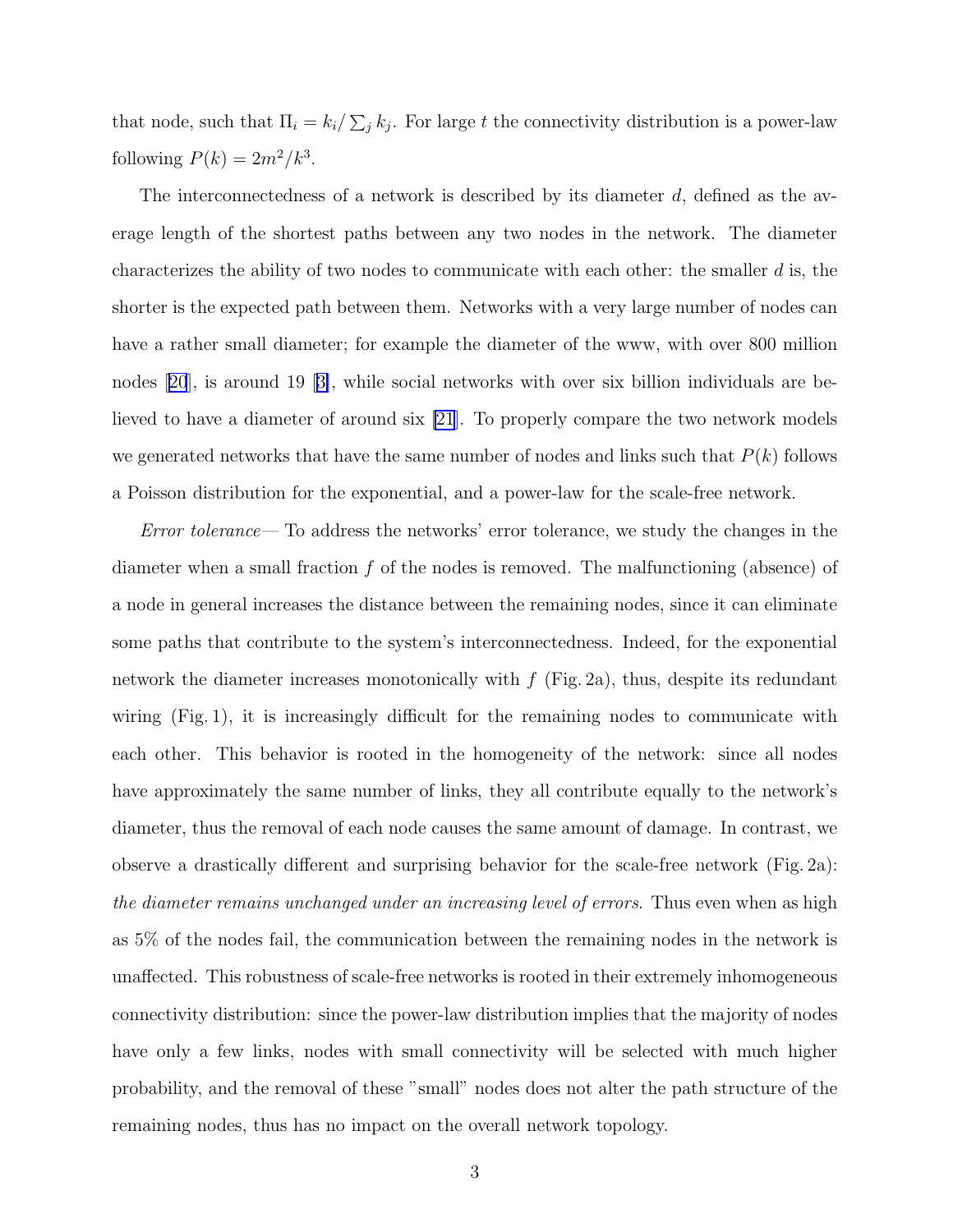*Attack survivability—* An informed agent that attempts to deliberately damage a network, such as designing a drug to kill a bacterium, will not eliminate the nodes randomly, but will rather target the most connected nodes. To simulate an attack we first remove the most connected node, and continue selecting and removing nodes in the decreasing order of their connectivity k. Measuring the diameter of an exponential network under attack, we find that, due to the homogeneity of the network, there is no substantial difference whether the nodes are selected randomly or in decreasing order of connectivity (Fig. 2a). On the other hand, a drastically different behavior is observed for scale-free networks: when the most connected nodes are eliminated, the diameter of the scale-free network increases rapidly, doubling its original value if 5% of the nodes are removed. This vulnerability to attacks is rooted in the inhomogeneity of the connectivity distribution: the connectivity is ensured by a few highly connected nodes (Fig. 1b), whose removal drastically alters the network's topology, and decreases the ability of the remaining nodes to communicate with each other.

*Network fragmentation—* When nodes are removed from a network, clusters of nodes, whose links to the system disappear, can get cut off from the main cluster. To better understand the impact of failures and attacks on the network structure, we next investigate this fragmentation process. We measure the size of the largest cluster, S, shown as a fraction of the total system size, when a fraction  $f$  of the nodes are removed either randomly or in an attack mode. We find that for the exponential network, as we increase  $f$ ,  $S$  displays a threshold-like behavior such that for  $f > f_c \simeq 0.28$  we have  $S \simeq 0$ . A similar behavior is observed when we monitor the average size  $\langle s \rangle$  of the isolated clusters (i.e. all the clusters except the largest one), finding that  $\langle s \rangle$  increases rapidly until  $\langle s \rangle \simeq 2$  at  $f_c$ , after which it decreases to  $\langle s \rangle = 1$ . These results indicate the following breakdown scenario (Fig. 4): For small f, only single nodes break apart,  $\langle s \rangle \simeq 1$ , but as f increases, the size of the fragments that fall off the main cluster increases, displaying a singular behavior at  $f_c$ . At  $f_c$  the system practically falls apart, the main cluster breaking into small pieces, leading to  $S \simeq 0$ , and the size of the fragments,  $\langle s \rangle$ , peaks. As we continue to remove nodes  $(f > f_c)$ , we fragment these isolated clusters, leading to a decreasing  $\langle s \rangle$ . Since the ER model is equivalent to the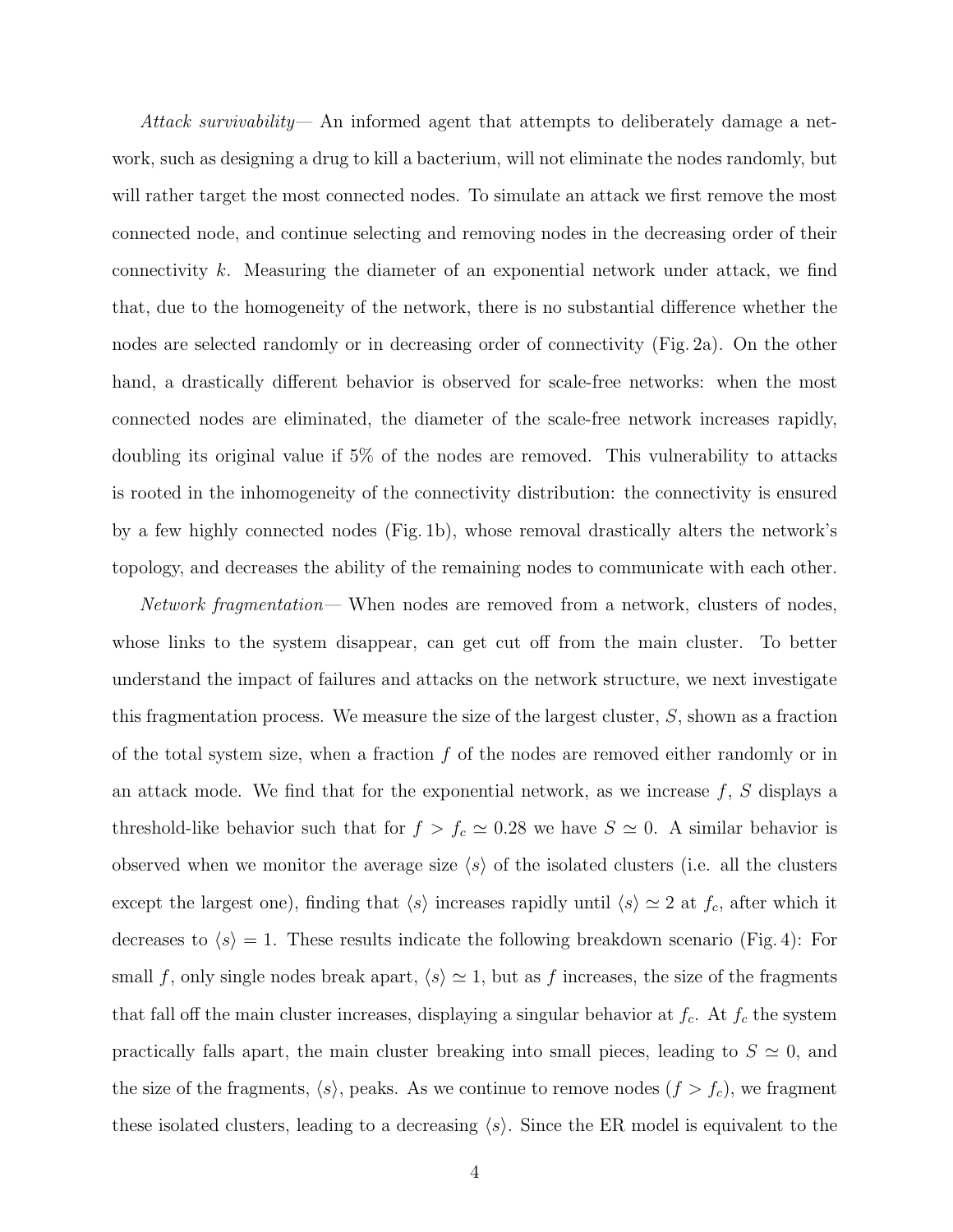infinite dimensional percolation [\[22](#page-8-0)], the observed threshold behavior is qualitatively similar to the percolation critical point.

However, the response of a scale-free network to attacks and failures is rather different (Fig. 3b). For random failures no threshold for fragmentation is observed, rather the size of the largest cluster slowly decreases. The fact that  $\langle s \rangle \simeq 1$  for most f indicates that the network is deflated by nodes breaking off one by one, the increasing error level leading to the *isolation of single nodes only, not clusters of nodes*. Thus, in contrast with the catastrophic fragmentation of the exponential network at  $f_c$ , the scale-free network stays together as a large cluster for very high values of  $f$ , providing additional evidence of the topological stability of these networks under random failures. This behavior is consistent with the existence of an extremely delayed critical point (Fig. 3), the network falling apart only after the main cluster has been completely deflated. On the other hand, the response to attack of the scale-free network is similar (but swifter) to the response to attack and failure of the exponential network (Fig. 3b): at a critical threshold  $f_c^{sf} \simeq 0.18$ , smaller than the value  $f_c^e \simeq 0.28$  observed for the exponential network, the system breaks apart, forming many isolated clusters (Fig. 4).

While great efforts are being made to design error tolerant and low yield components for communication systems, little is known about the effect of the errors and attacks on the large-scale connectivity of the network. To demonstrate the impact of our model based studies to these systems, next we investigate the error and attack tolerance of two networks of increasing economic and strategic importance: the Internet and the www.

Recently Faloutsos *et al.* [[6\]](#page-7-0) investigated the topological properties of the Internet at the router and inter-domain level, finding that the connectivity distribution follows a power-law,  $P(k) \sim k^{-2.48}$ . Consequently, we expect that it should display the error tolerance and attack vulnerability predicted by our study. To test this, we used the latest survey of the Internet topology, giving the network at the inter-domain (autonomous system) level. Indeed, we find that the diameter of the Internet is unaffected by the random removal of as high as 2.5% of the nodes (an order of magnitude larger than the failure rate (0.33%) of the Internet routers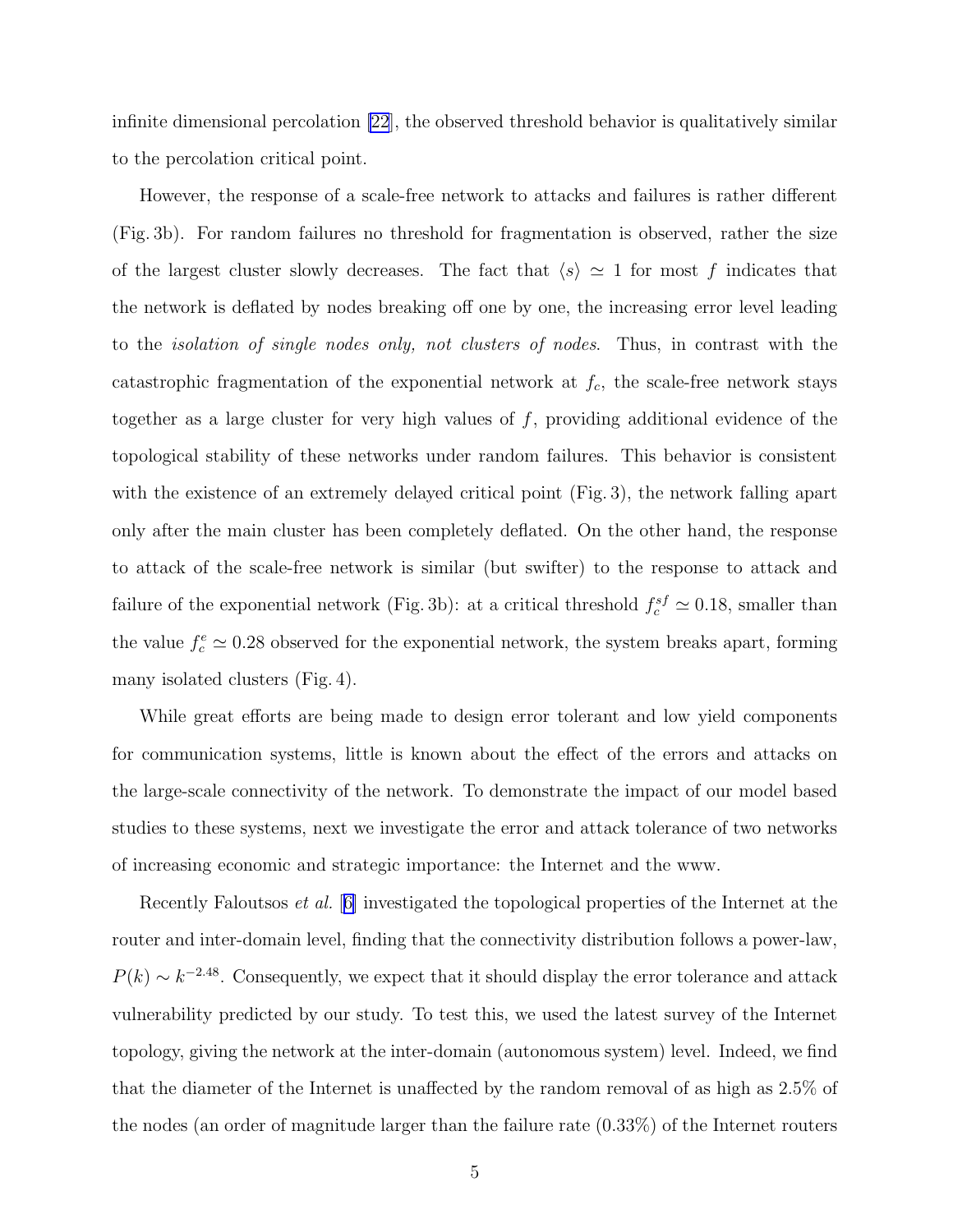[\[23](#page-8-0)]), while if the same percentage of the most connected nodes are eliminated (attack), d more than triples (Fig. 2b). Similarly, the large connected cluster persists for high rates of random node removal, but if nodes are removed in the attack mode, the size of the fragments that break off increases rapidly, the critical point appearing at  $f_c^I \simeq 0.03$  (Fig. 3b).

The www forms a huge directed graph whose nodes are documents and edges are the URL hyperlinks that point from one document to another, its topology determining the search engines' ability to locate information on it. The www is also a scale-free network: the probabilities  $P_{out}(k)$  and  $P_{in}(k)$  that a document has k outgoing and incoming links follow a power-law over several orders of magnitude, i.e.  $P(k) \sim k^{-\gamma}$ , with  $\gamma_{in} = 2.1$  and  $\gamma_{out} = 2.45$ [\[3,4](#page-7-0)[,24](#page-8-0)]. Since no complete topological map of the www is available, we limited our study to a subset of the web containing 325, 729 nodes and 1, 469, 680 links  $(\langle k \rangle = 4.59)$  [\[3](#page-7-0)]. Despite the directedness of the links, the response of the system is similar to the undirected networks we investigated earlier: after a slight initial increase, d remains constant in the case of random failures, while it increases for attacks (see Fig. 2c). The network survives as a large cluster under high rates of failure, but the behavior of  $\langle s \rangle$  indicates that under attack the system abruptly falls apart at  $f_c^w = 0.067$  (Fig. 3c).

In summary, we find that scale-free networks display a surprisingly high degree of tolerance against random failures, a property not shared by their exponential counterparts. This robustness is probably the basis of the error tolerance of many complex systems, ranging from cells[[8\]](#page-7-0) to distributed communication systems. It also explains why, despite frequent router problems[[23](#page-8-0)], we rarely experience global network outages or, despite the temporary unavailability of many webpages, our ability to surf and locate information on the web is unaffected. However, the error tolerance comes at the expense of attack survivability: the diameter of these networks increases rapidly and they break into many isolated fragments when the most connected nodes are targeted. Such decreased attack survivability is useful for drug design [\[8](#page-7-0)], but it is less encouraging for communication systems, such as the Internet or the www. While the general wisdom is that attacks on networks with distributed resource management are less successful, our results indicate that the topological weaknesses of the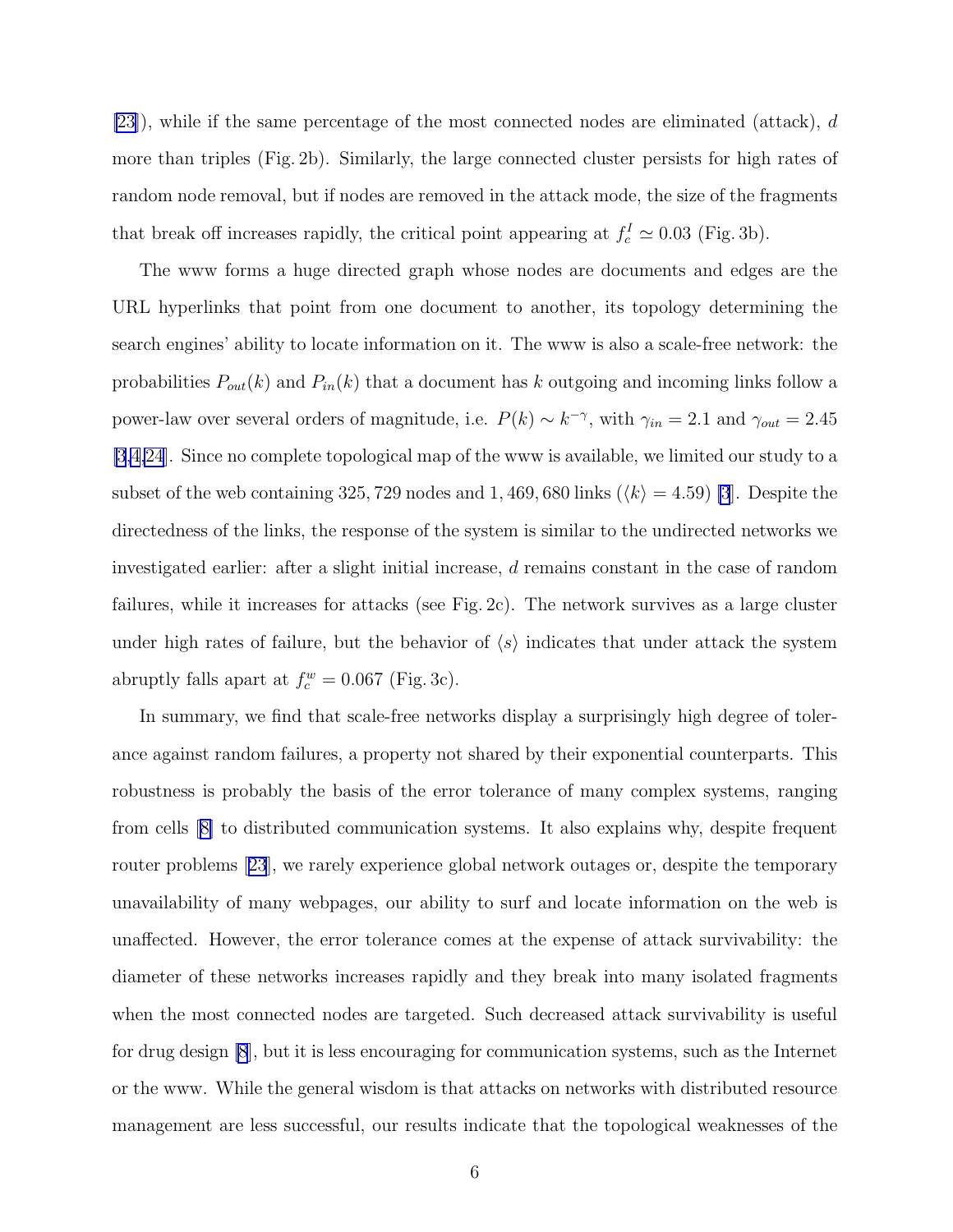current communication networks, rooted in their inhomogeneous connectivity distribution, have serious effects on their attack survivability, that could be exploited by those seeking to damage these systems.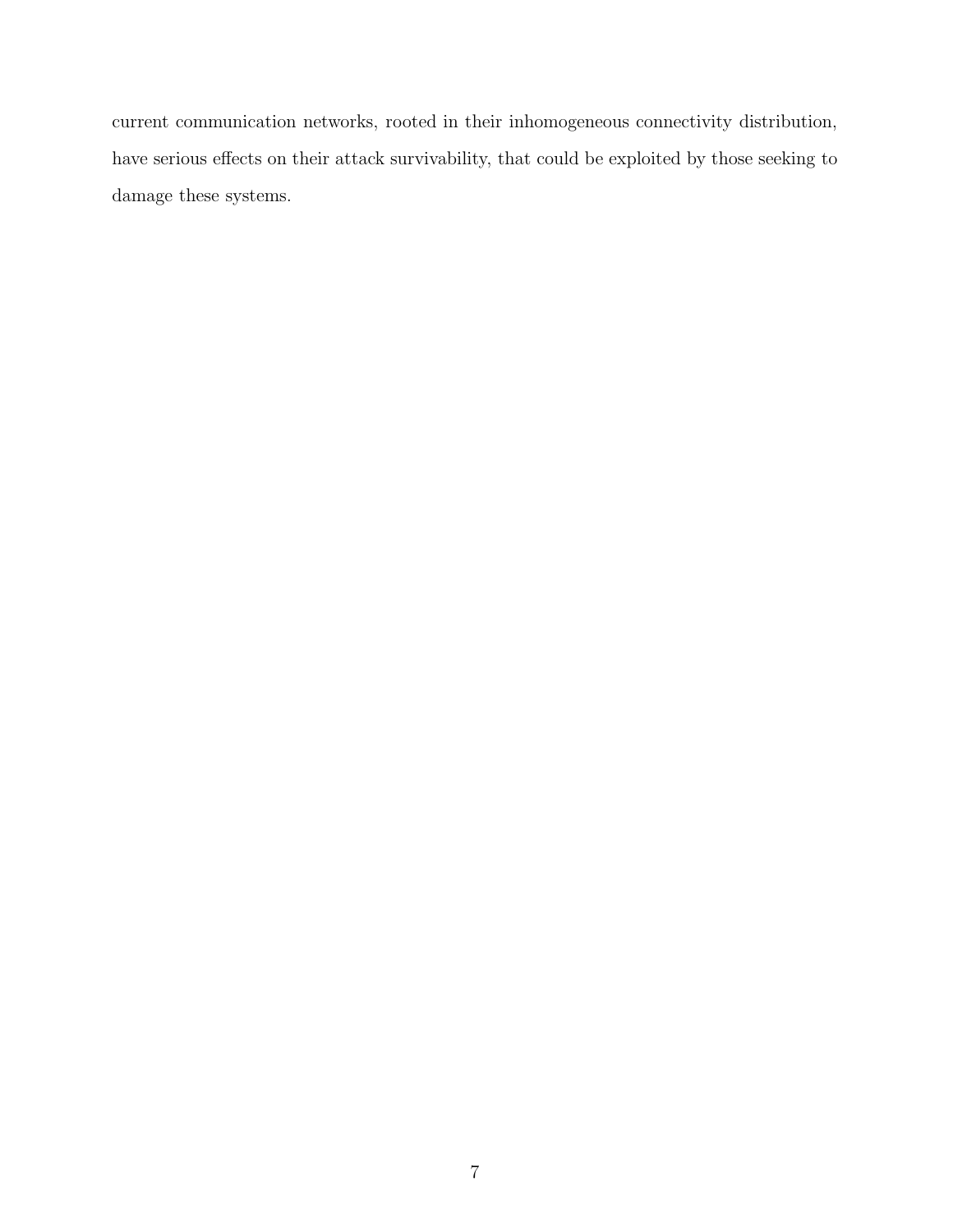## REFERENCES

- <span id="page-7-0"></span>[1] Hartwell, L. H., Hopfield, J. J., Leibler, S. & Murray, A. W., From molecular to modular cell biology, *Nature* 402, C47-C52 (1999).
- [2] Claffy, K., Monk, T. E. & McRobb, D. Internet tomography, *Nature web matters*, 7 January 1999,  $\langle \text{http://helix.nature.com/webmatters/tomog/tomog.html}\rangle$  $\langle \text{http://helix.nature.com/webmatters/tomog/tomog.html}\rangle$  $\langle \text{http://helix.nature.com/webmatters/tomog/tomog.html}\rangle$ .
- [3] Albert, R., Jeong, H. & Barab´asi, A.-L. Diameter of the World-Wide Web, *Nature* 401, 130-131 (1999).
- [4] Kumar, R., Raghavan, P., Rajalopagan, S. & Tomkins, A. Extracting large-scale knowledge bases from the web, *Proc. 25th VLDB Conf.*, Edinburgh, 1999.
- [5] Huberman, B. A. & Adamic, L. A. Growth dynamics of the World-Wide Web, *Nature* 401, 131 (1999).
- [6] Faloutsos, M., Faloutsos, P. & Faloutsos, C. On Power-Law Relationships of the Internet Topology, ACM SIGCOMM '99, *Comput. Commun. Rev.* 29, 251-263 (1999).
- [7] Wasserman, S. & Faust, K. *Social Network Analysis* (Cambridge University Press, Cambridge, 1994).
- [8] Jeong, H., Tombor, B., Albert, R., Oltvai, Z. & Barabási, A.-L. The large-scale organization of metabolic networks. (preprint).
- [9] Erd˝os, P. & R´enyi, A. On the evolution of random graphs. *Publ. Math. Inst. Hung. Acad. Sci.* 5, 17-60 (1960).
- [10] Bollob´as, B. *Random Graphs* (Academic Press, London, 1985).
- [11] Watts, D. J. & Strogatz, S. H. Collective dynamics of 'small-world' networks. *Nature* 393, 440-442 (1998).
- [12] Zegura, E. W., Calvert, K. L. & Donahoo, M. J. A Quantitative Comparison of Graph-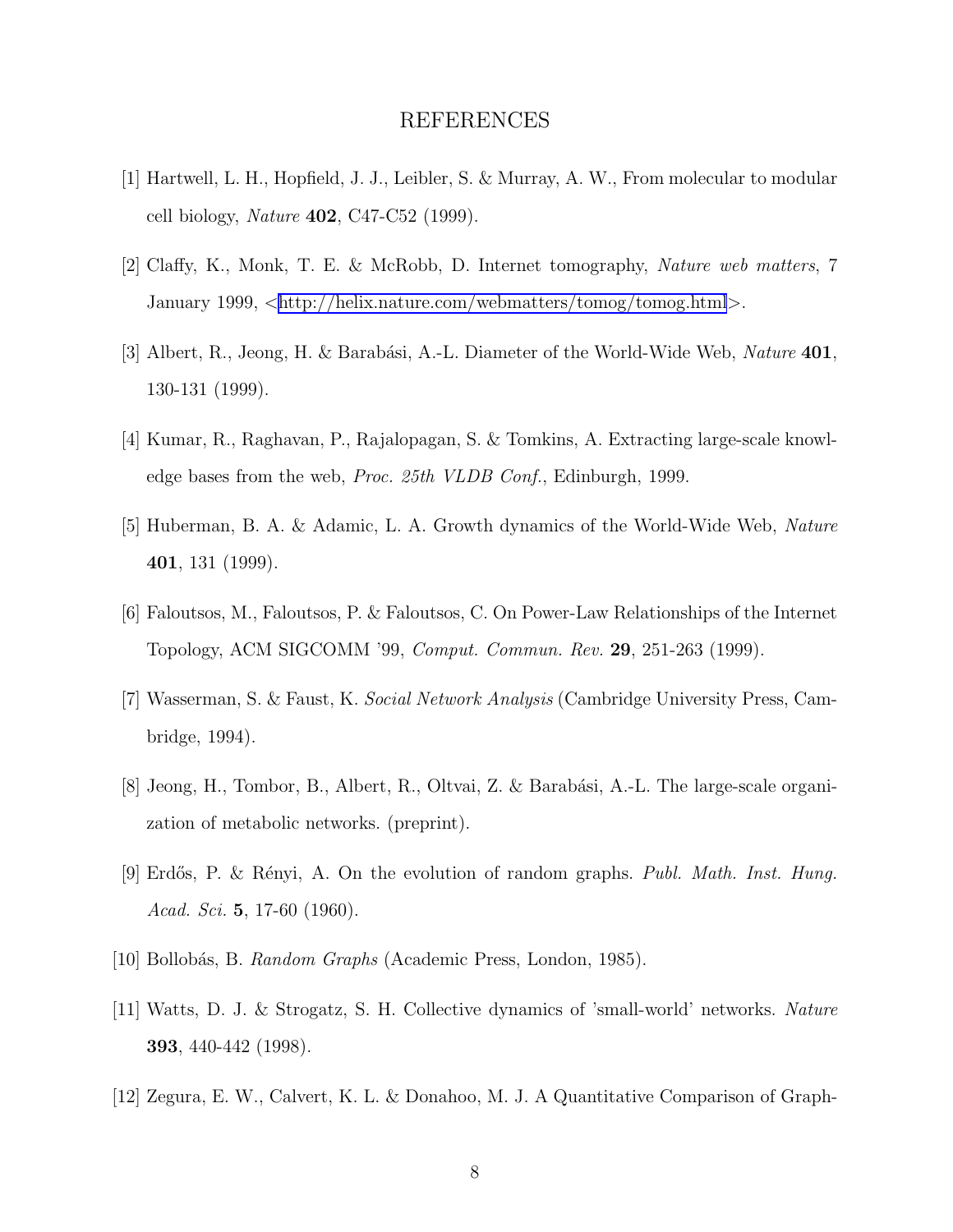<span id="page-8-0"></span>based Models for Internet Topology. *IEEE/ACM Transactions on Networking* 5, 770-787 (1997).

- [13] Cohen, J. E., Briand, F. & Newman, C. M. *Community food webs: data and theory* (Springer-Verlag, Berlin 1990).
- [14] Maritan, A., Colaiori, F., Flammini, A., Cieplak, M., & Banavar, J. Universality Classes of Optimal Channel Networks. *Science* 272, 984-986 (1996).
- [15] Banavar, J. R., Maritan, A. & Rinaldo, A. Size and form in efficient transportation networks. *Nature* 399, 130-132 (1999).
- [16] Barthélémy, M. & Amaral, L. A. N. Small-World Networks: Evidence for a Crossover Picture. *Phys. Rev. Lett.* 82, 3180-3183 (1999).
- [17] Barab´asi, A.-L. & Albert, R. Emergence of Scaling in Random Networks. *Science* 286, 509-511 (1999).
- [18] Barabási, A.-L., Albert, R. & Jeong, H. Mean-field theory for scale-free random networks. *Physica* 272A, 173-187 (1999).
- [19] Redner, S., How popular is your paper? An empirical study of the citation distribution. *Euro. Phys. J. B* 4, 131-134 (1998).
- [20] Lawrence, S. & Giles, C. L. Accessibility of information on the web. *Nature* 400, 107-109 (1999).
- [21] S. Milgram, The Small-World Problem. *Psychol. Today* 2, 60-67 (1967).
- [22] Bunde, A. & Havlin S. (editors) *Fractals and Disordered Systems* (Springer, New York, 1996).
- [23] Paxson, V. End-to-End Routing Behavior in the Internet. *IEEE/ACM Transactions on Networking* 5, 601-618 (1997).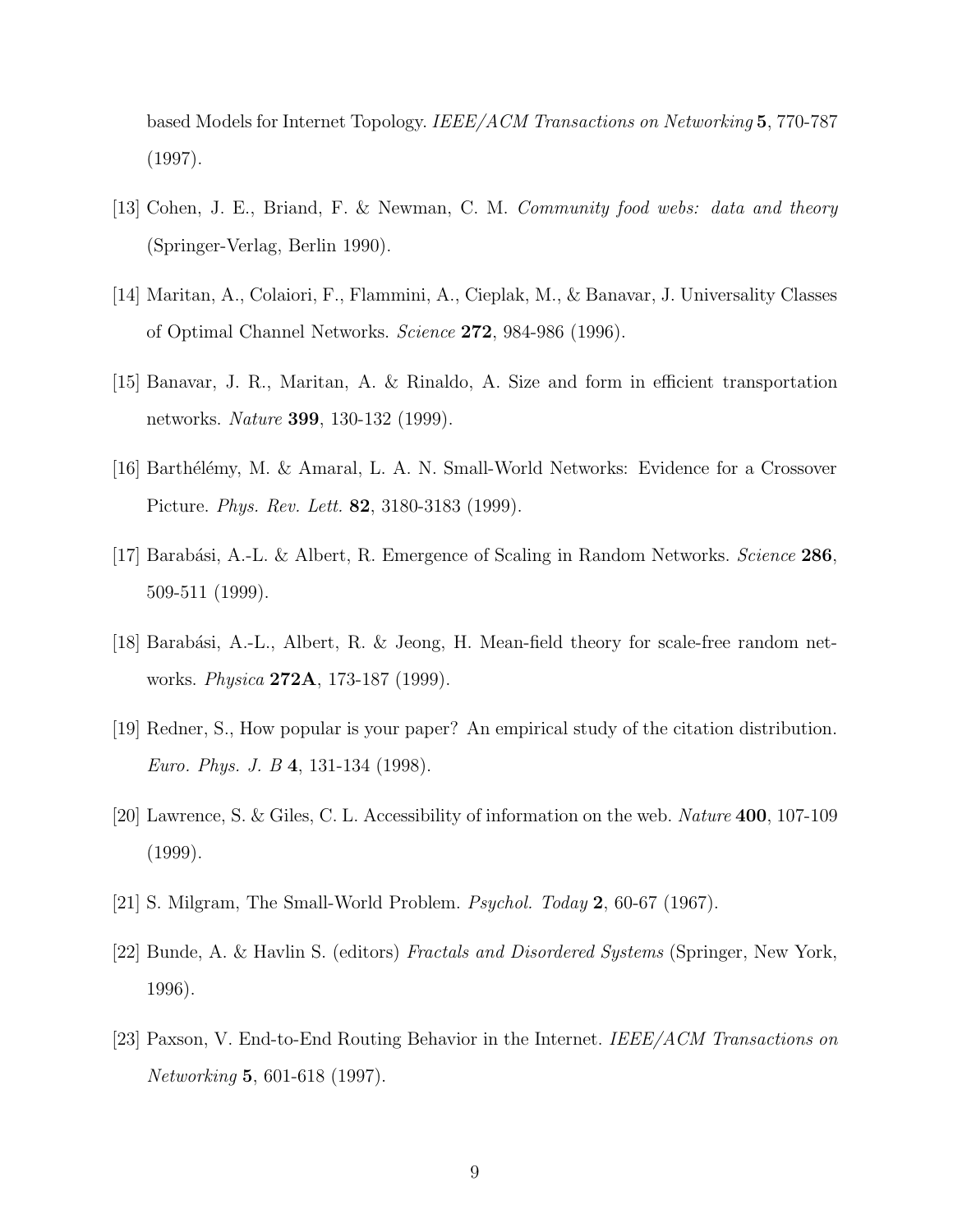[24] Adamic, L. A. The Small World Web. *Lect. Notes Comput. Sci* 1696, 443-452 (1999).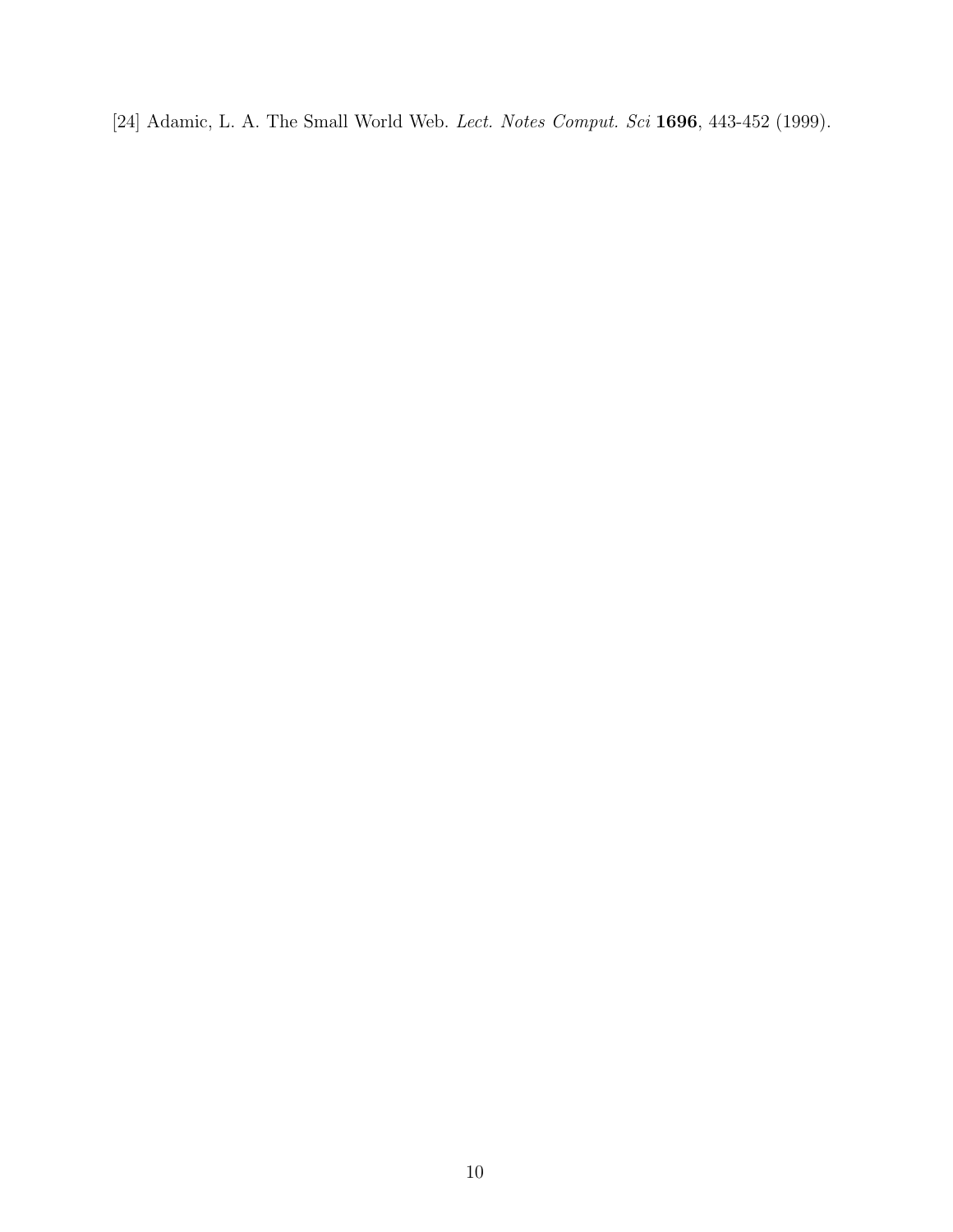### FIGURES



FIG. 1. Visual illustration of the difference between an exponential and a scale-free network. The exponential network  $a$  is rather homogeneous, i.e. most nodes have approximately the same number of links. In contrast, the scale-free network **b** is extremely inhomogeneous: while the majority of the nodes have one or two links, a few nodes have a large number of links, guaranteeing that the system is fully connected. We colored with red the five nodes with the highest number of links, and with green their first neighbors. While in the exponential network only 27% of the nodes are reached by the five most connected nodes, in the scale-free network more than 60% are, demonstrating the key role the connected nodes play in the scale-free network. Note that both networks contain 130 nodes and 215 links ( $\langle k \rangle = 3.3$ ). The network visualization was done using the *Pajek* program for large network analysis  $\langle \text{http://vlado.fmf.uni-lj.si/pub/networks/pajek/pajekman.htm}\rangle$  $\langle \text{http://vlado.fmf.uni-lj.si/pub/networks/pajek/pajekman.htm}\rangle$  $\langle \text{http://vlado.fmf.uni-lj.si/pub/networks/pajek/pajekman.htm}\rangle$ .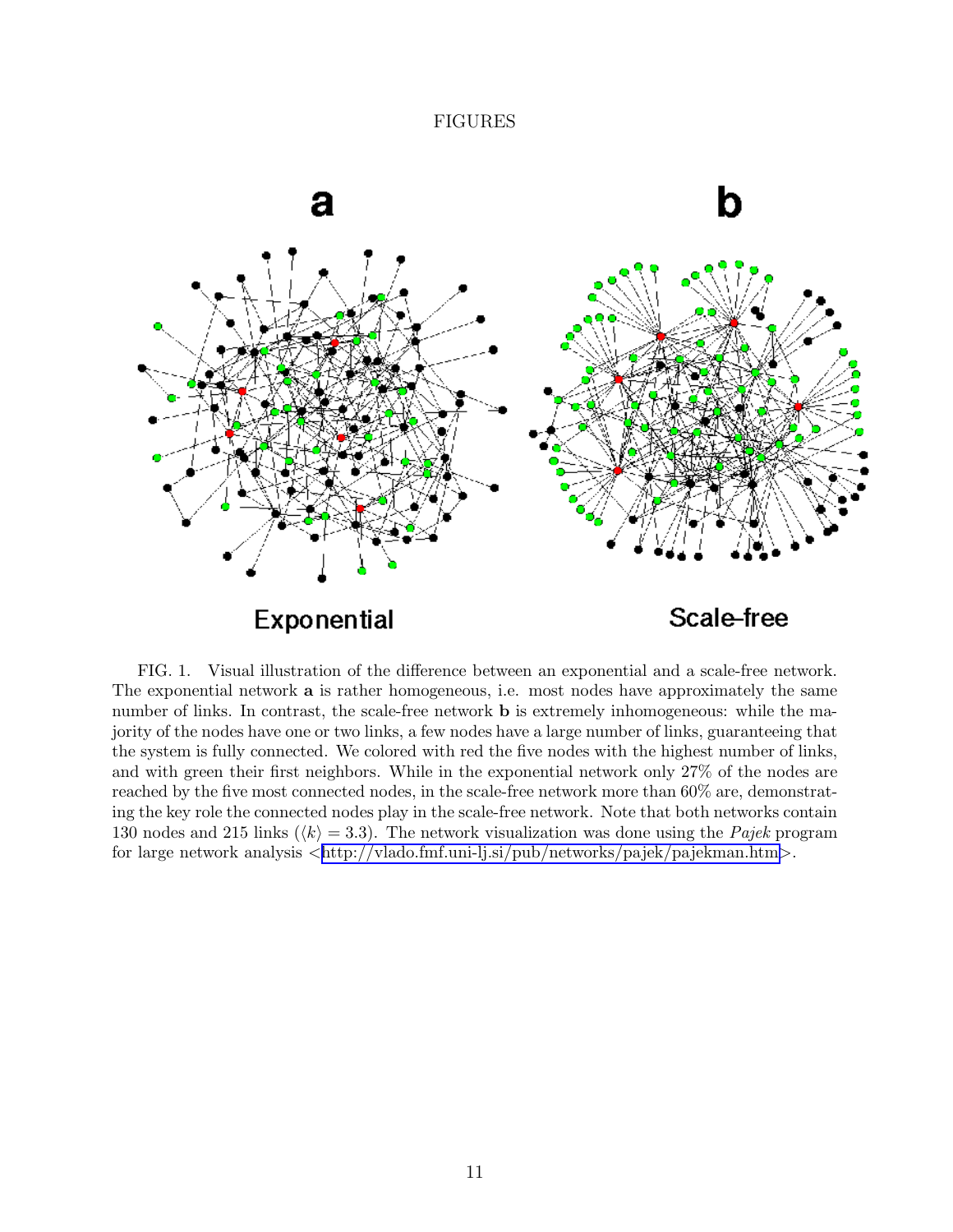

FIG. 2. Changes in the diameter of the network as a function of the fraction of the removed nodes. **a**, Comparison between the exponential (E) and scale-free (SF) network models, each containing  $N = 10,000$  nodes and 20,000 links (i.e.  $\langle k \rangle = 4$ ). The blue symbols correspond to the diameter of the exponential (triangles) and the scale-free (squares) network when a fraction f of the nodes are removed randomly (error tolerance). Red symbols show the response of the exponential (diamonds) and the scale-free (circles) networks to attacks, when the most connected nodes are removed. We determined the  $f$  dependence of the diameter for different system sizes  $(N = 1,000, 5,000, 20,000)$  and found that the obtained curves, apart from a logarithmic size correction, overlap with those shown in a, indicating that the results are independent of the size of the system. Note that the diameter of the unperturbed  $(f = 0)$  scale-free network is smaller than that of the exponential network, indicating that scale-free networks use more efficiently the links available to them, generating a more interconnected web. b, The changes in the diameter of the Internet under random failures (squares) or attacks (circles). We used the topological map of the Internet, containing 6, 209 nodes and 12, 200 links ( $\langle k \rangle = 3.4$ ), collected by the National Laboratory for Applied Network Research  $\langle \text{http://moat.nlanr.net/Routing/rawdata/>c, Error}$  $\langle \text{http://moat.nlanr.net/Routing/rawdata/>c, Error}$  $\langle \text{http://moat.nlanr.net/Routing/rawdata/>c, Error}$ (squares) and attack (circles) survivability of the world-wide web, measured on a sample containing 325, 729 nodes and 1, 498, 353 links [\[3\]](#page-7-0), such that  $\langle k \rangle = 4.59$ .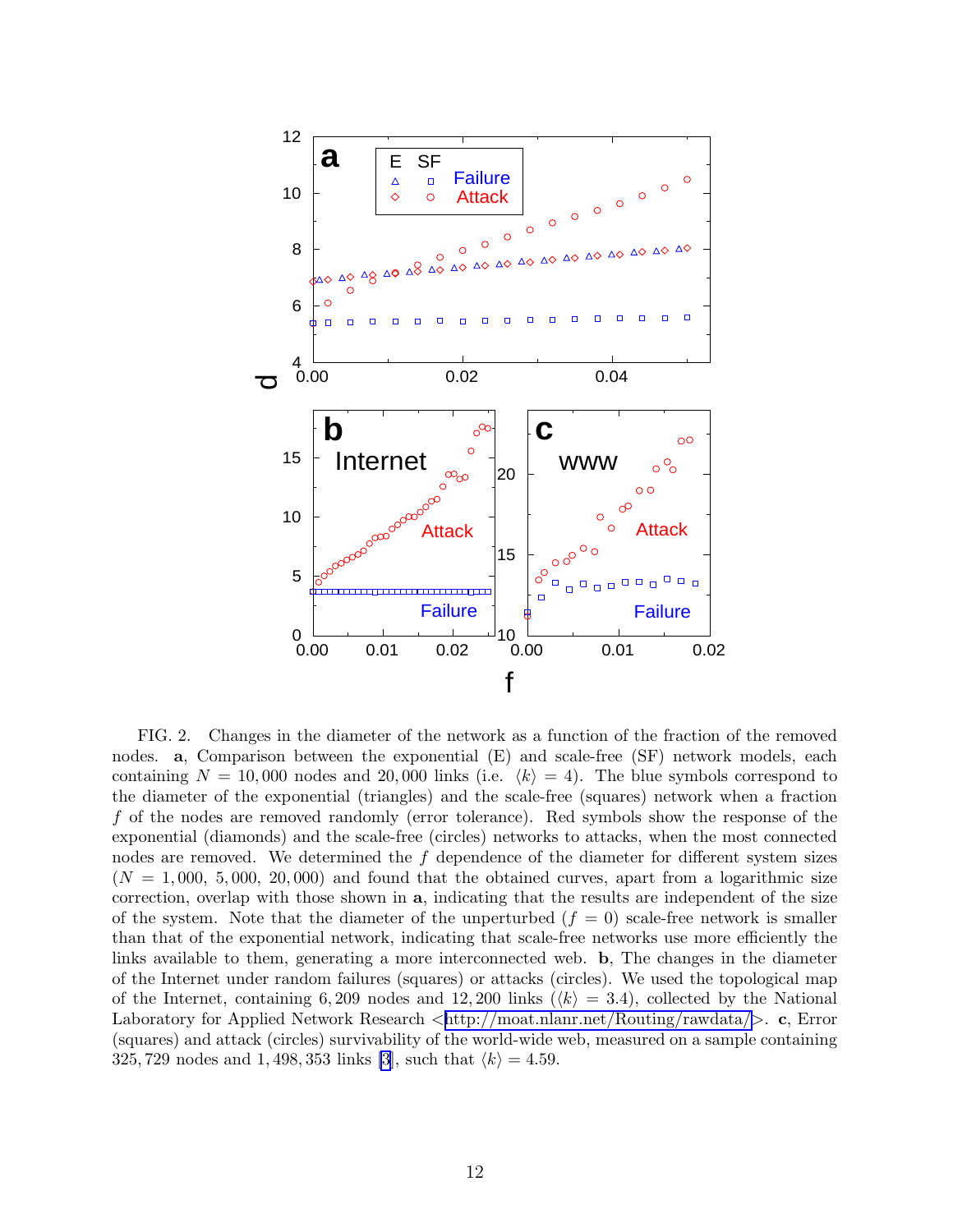

### **<**

FIG. 3. Network fragmentation under random failures and attacks. The relative size of the largest cluster S (open symbols) and the average size of the isolated clusters  $\langle s \rangle$  (filled symbols) in function of the fraction of removed nodes f for the same systems as in Fig. 2. The size S is defined as the fraction of nodes contained in the largest cluster (i.e.  $S = 1$  for  $f = 0$ ). **a**, Fragmentation of the exponential network under random failures (squares) and attacks (circles). b, Fragmentation of the scale-free network under random failures (blue squares) and attacks (red circles). The inset shows the error tolerance curves for the whole range of  $f$ , indicating that the main cluster falls apart only after it has been completely deflated. Note that the behavior of the scale-free network under errors is consistent with an extremely delayed percolation transition: at unrealistically high error rates ( $f_{max} \simeq 0.75$ ) we do observe a very small peak in  $\langle s \rangle$  ( $\langle s_{max} \rangle \simeq 1.06$ ) even in the case of random failures, indicating the existence of a critical point. For **a** and **b** we repeated the analysis for systems of sizes  $N = 1,000, 5,000,$  and 20,000, finding that the obtained S and  $\langle s \rangle$  curves overlap with the one shown here, indicating that the overall clustering scenario and the value of the critical point is independent of the size of the system. Fragmentation of the Internet  $(c)$  and www (d), using the topological data described in Fig. 2. The symbols are the same as in b. Note that  $\langle s \rangle$  in d in the case of attack is shown on a different scale, drawn in the right side of the frame. While for small f we have  $\langle s \rangle \simeq 1.5$ , at  $f_c^w = 0.067$  the average fragment size abruptly increases, peaking at  $\langle s_{max} \rangle \simeq 60$ , then decays rapidly. For the attack curve in **d** we ordered the nodes in function of the number of outgoing links,  $k_{out}$ . Note that while the three studied networks, the scale-free model, the Internet and the www have different  $\gamma$ ,  $\langle k \rangle$  and clustering coefficient [\[11](#page-7-0)], their response to attacks and errors is identical. Indeed, we find that the difference between these quantities changes only  $f_c$  and the magnitude of d, S and  $\langle s \rangle$ , but not the nature of the response of these networks to perturbations.